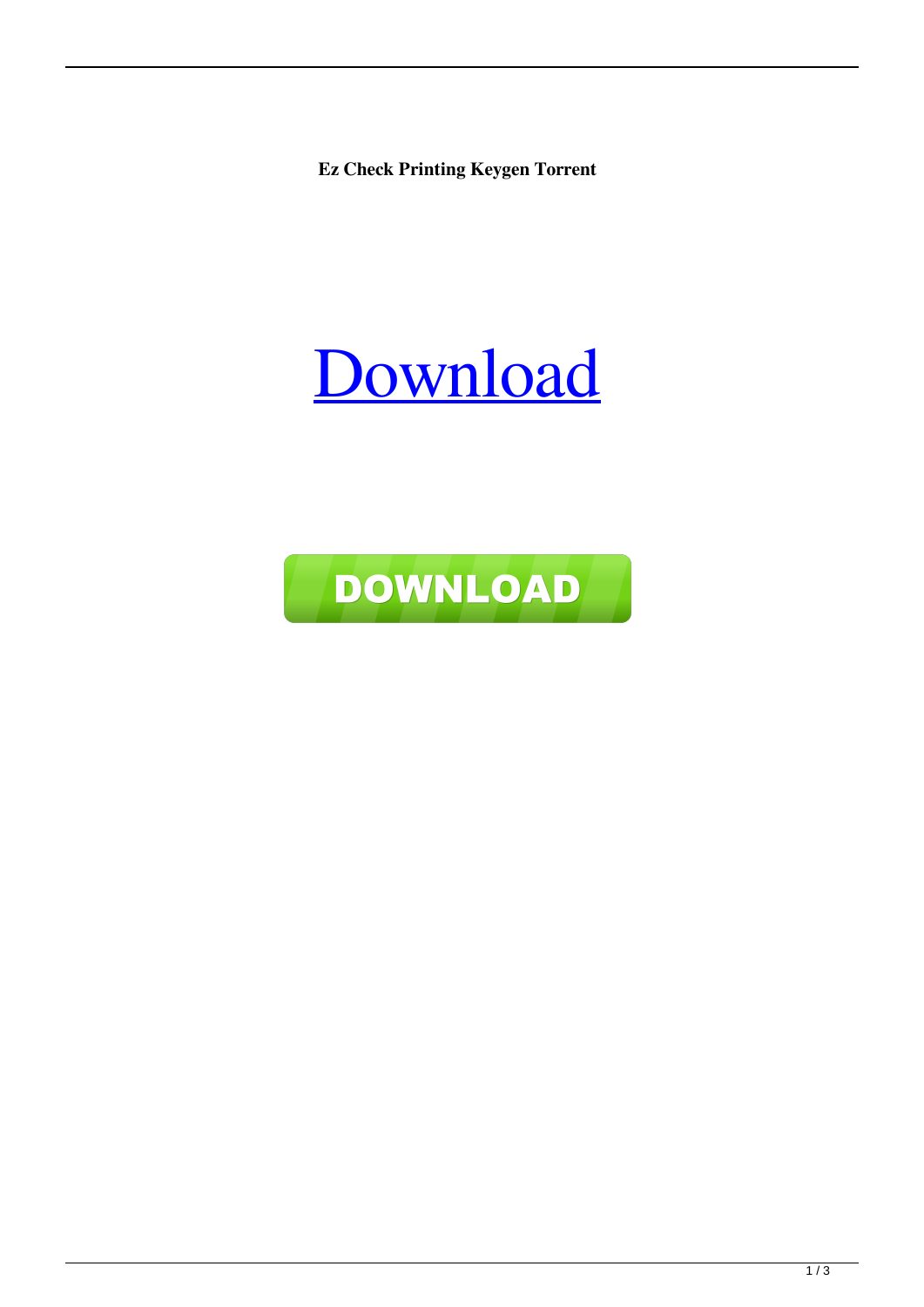ez check printing keygen torrent ez check printing keygen rar ez check printing keygen mediafire ez check printing keygen torrent ez check printing keygen z check printing keygen ez check printing keygen license key ez check printing keygen serial ez check printing keygen ez check printing keygen 2014 ez check printing keygen ez check printing keygen key ez check printing keygen 7.0 ez check printing keygen.ZIP ez check printing keygen 7 ez check printing keygen ez check printing keygenQ: Probability of an event There are two groups of people, Group \$A\$ and \$B\$. It is known that from the population of \$A\$ there are \$x\$ people who have a deep voice, and the population of \$B\$ is proportional to the population of \$A\$, i.e. \$B\$ has \$1-\alpha\$ of the population of \$A\$. a) Find the conditional probability that a random member of \$B\$ has a deep voice given that the subject has a deep voice. I do not understand what a "random member of \$B\$" means. I believe that the event "has a deep voice" is of the form \$A\$. I.e. the random subject belongs to \$B\$ so I have to multiply by \$1-\alpha\$? And I need to find the conditional probability of this event? Or am I wrong and the event is \$A\cup B\$? If so what should I do next? I do not understand the concept of "conditional probability". A: Given that the subject has a deep voice is equivalent to saying that \$A\$ is in the set \$A \cup B\$. So, \$A \cup B\$ is the event being considered. The conditional probability that a random member of \$B\$ has a deep voice given that the subject has a deep voice is the proportion of random members of \$B\$ who have a deep voice in the set \$A \cup B\$:  $\frac{\mathbf{P(A \cup B)}{\mathbf{P(A \cup B)}}$ \$ using the key information from the problem-reproducible models. In our previous works, we have learned from domain experts by domain-specific explanations (reproduc